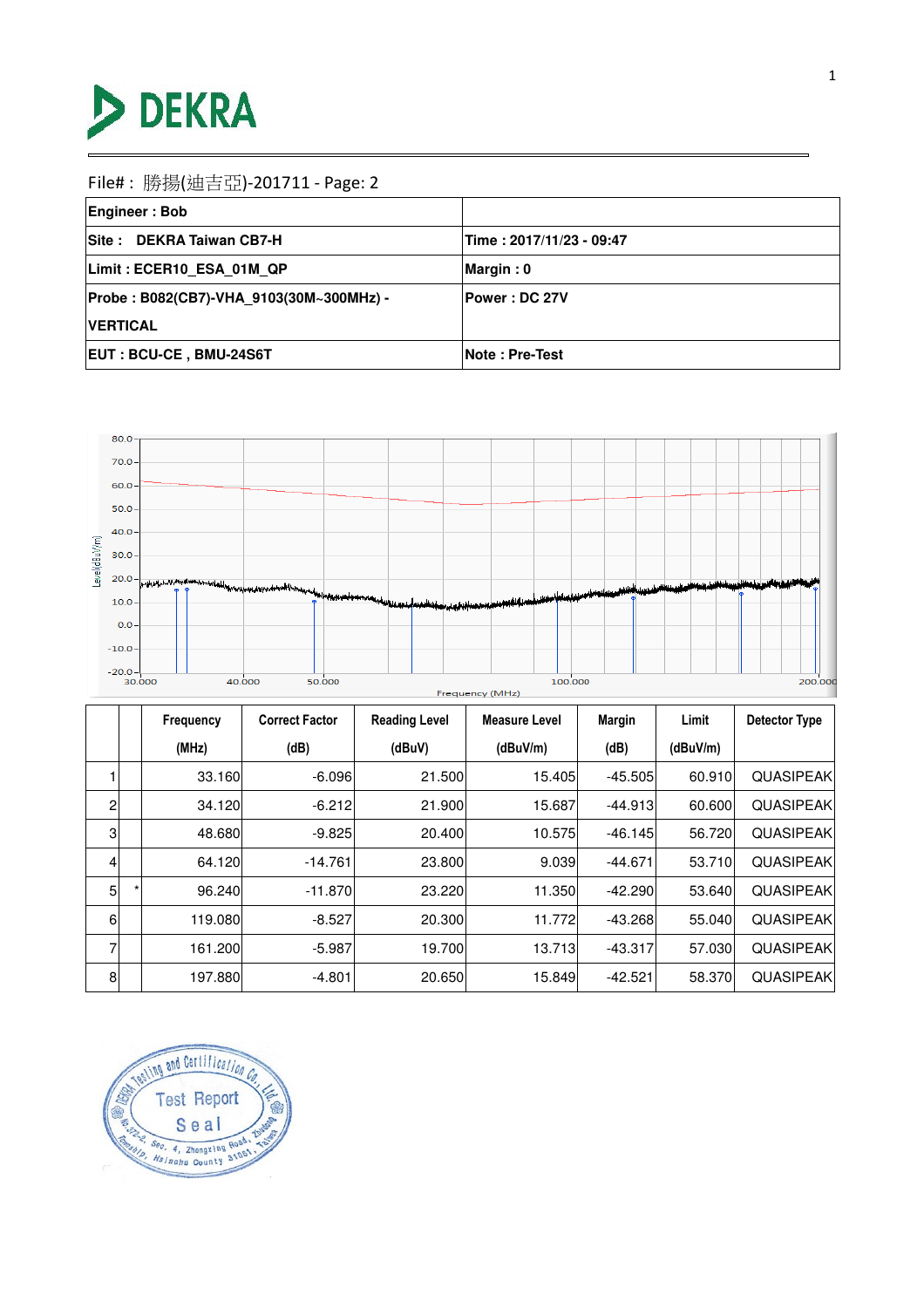

| <b>Engineer: Bob</b>                    |                          |
|-----------------------------------------|--------------------------|
| Site: DEKRA Taiwan CB7-H                | Time: 2017/11/23 - 09:49 |
| Limit: ECER10 ESA 01M AV                | Margin: 0                |
| Probe: B082(CB7)-VHA 9103(30M~300MHz) - | <b>Power: DC 27V</b>     |
| <b>VERTICAL</b>                         |                          |
| <b>EUT: BCU-CE, BMU-24S6T</b>           | <b>Note: Pre-Test</b>    |



|                |         | Frequency | <b>Correct Factor</b> | <b>Reading Level</b> | <b>Measure Level</b> | <b>Margin</b> | Limit    | <b>Detector Type</b> |
|----------------|---------|-----------|-----------------------|----------------------|----------------------|---------------|----------|----------------------|
|                |         | (MHz)     | (dB)                  | (dBuV)               | (dBuV/m)             | (dB)          | (dBuV/m) |                      |
|                |         | 31.160    | $-5.852$              | 14.166               | 8.314                | $-43.276$     | 51.590   | <b>AVERAGE</b>       |
| $\overline{2}$ |         | 39.080    | $-7.144$              | 13.309               | 6.165                | $-42.945$     | 49.110   | AVERAGE              |
| 3              |         | 47.880    | $-9.568$              | 14.513               | 4.946                | $-41.954$     | 46.900   | <b>AVERAGE</b>       |
| $\overline{4}$ |         | 64.160    | $-14.768$             | 19.948               | 5.181                | $-38.519$     | 43.700   | AVERAGE              |
| 5 <sub>5</sub> | $\star$ | 96.240    | $-11.870$             | 17.543               | 5.673                | $-37.967$     | 43.640   | AVERAGE              |
| 6              |         | 116,800   | -8.794                | 14.119               | 5.325                | $-39.585$     | 44.910   | <b>AVERAGE</b>       |
| 7              |         | 162.480   | $-5.948$              | 13.707               | 7.759                | $-39.321$     | 47.080   | <b>AVERAGE</b>       |
| 8              |         | 198.680   | $-4.800$              | 14.341               | 9.540                | $-38.860$     | 48.400   | AVERAGE              |

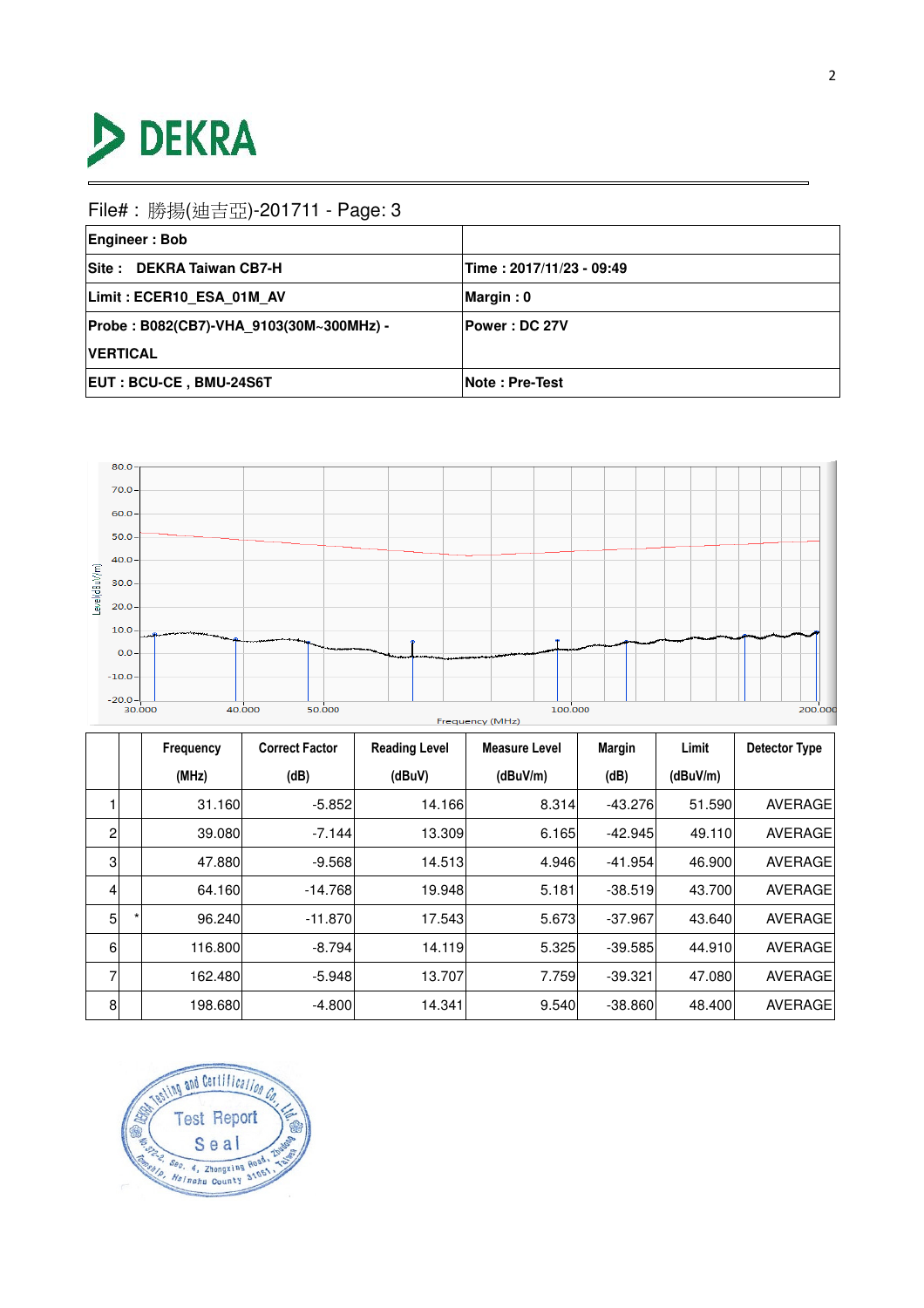

| <b>Engineer: Bob</b>                    |                          |
|-----------------------------------------|--------------------------|
| Site: DEKRA Taiwan CB7-H                | Time: 2017/11/23 - 09:50 |
| Limit: ECER10 ESA 01M QP                | Margin: 0                |
| Probe: B082(CB7)-VHA 9103(30M~300MHz) - | <b> Power : DC 27V</b>   |
| <b>HORIZONTAL</b>                       |                          |
| <b>EUT: BCU-CE, BMU-24S6T</b>           | <b>Note: Pre-Test</b>    |



|   |         | Frequency | <b>Correct Factor</b> | <b>Reading Level</b> | <b>Measure Level</b> | <b>Margin</b> | Limit    | Detector Type    |
|---|---------|-----------|-----------------------|----------------------|----------------------|---------------|----------|------------------|
|   |         | (MHz)     | (dB)                  | (dBuV)               | (dBuV/m)             | (dB)          | (dBuV/m) |                  |
|   |         | 31,880    | $-5.940$              | 20.870               | 14.931               | $-46.409$     | 61.340   | <b>QUASIPEAK</b> |
| 2 |         | 36.840    | $-6.691$              | 21.160               | 14.468               | $-45.292$     | 59.760   | <b>QUASIPEAK</b> |
| 3 |         | 46.960    | $-9.271$              | 21.430               | 12.159               | $-44.951$     | 57.110   | <b>QUASIPEAK</b> |
| 4 |         | 64.160    | $-14.768$             | 23.210               | 8.443                | $-45.257$     | 53.700   | <b>QUASIPEAK</b> |
| 5 |         | 99.520    | $-11.268$             | 19.810               | 8.542                | $-45.318$     | 53.860   | <b>QUASIPEAK</b> |
| 6 |         | 129.560   | $-7.788$              | 20.850               | 13.061               | $-42.529$     | 55.590   | <b>QUASIPEAK</b> |
| 7 | $\star$ | 164.400   | $-5.890$              | 20.710               | 14.821               | $-42.339$     | 57.160   | <b>QUASIPEAK</b> |
| 8 |         | 190.000   | $-4.809$              | 20.330               | 15.521               | $-42.589$     | 58.110   | <b>QUASIPEAK</b> |

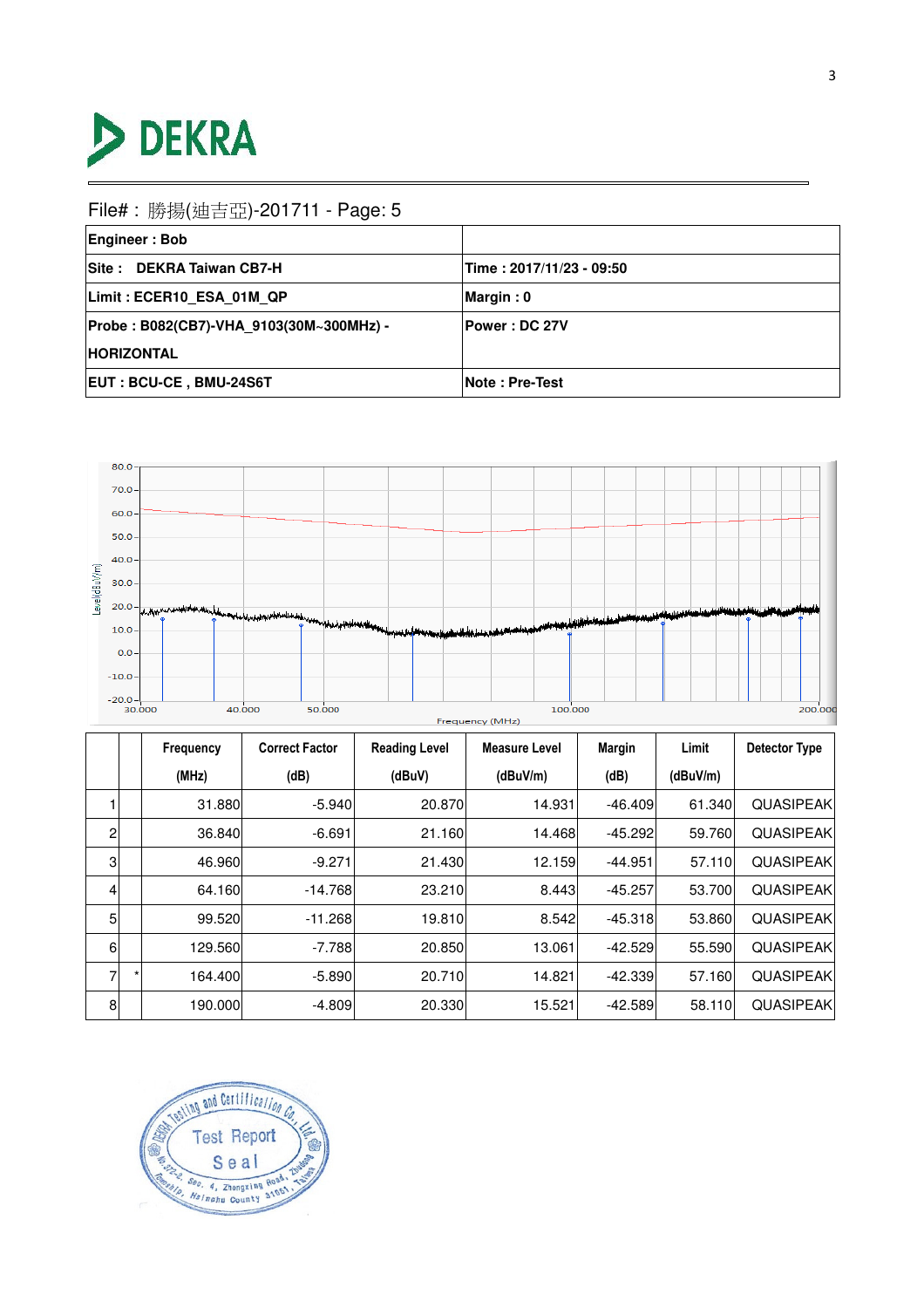

| <b>Engineer: Bob</b>                    |                          |
|-----------------------------------------|--------------------------|
| Site: DEKRA Taiwan CB7-H                | Time: 2017/11/23 - 09:50 |
| Limit: ECER10 ESA 01M AV                | Margin: 0                |
| Probe: B082(CB7)-VHA 9103(30M~300MHz) - | <b> Power : DC 27V</b>   |
| <b>HORIZONTAL</b>                       |                          |
| <b>EUT: BCU-CE, BMU-24S6T</b>           | <b>Note : Pre-Test</b>   |



|                |         | Frequency | <b>Correct Factor</b> | <b>Reading Level</b> | <b>Measure Level</b> | <b>Margin</b> | Limit    | <b>Detector Type</b> |
|----------------|---------|-----------|-----------------------|----------------------|----------------------|---------------|----------|----------------------|
|                |         | (MHz)     | (dB)                  | (dBuV)               | (dBuV/m)             | (dB)          | (dBuV/m) |                      |
|                |         | 31.600    | $-5.905$              | 14.125               | 8.220                | $-43.210$     | 51.430   | <b>AVERAGE</b>       |
| $\overline{2}$ |         | 37.200    | $-6.764$              | 14.505               | 7.741                | $-41.909$     | 49.650   | AVERAGE              |
| 3              |         | 48.720    | $-9.837$              | 13.804               | 3.966                | $-42.744$     | 46.710   | <b>AVERAGE</b>       |
| $\overline{4}$ |         | 64.160    | $-14.768$             | 17.280               | 2.513                | $-41.187$     | 43.700   | <b>AVERAGE</b>       |
| 5 <sub>1</sub> |         | 96.200    | $-11.877$             | 15.449               | 3.572                | $-40.068$     | 43.640   | <b>AVERAGE</b>       |
| 6              |         | 117.320   | -8.734                | 14.934               | 6.200                | $-38.740$     | 44.940   | <b>AVERAGE</b>       |
| 7              | $\star$ | 160.360   | $-6.013$              | 15.966               | 9.953                | $-37.037$     | 46.990   | <b>AVERAGE</b>       |
| 8              |         | 192.440   | $-4.805$              | 14.231               | 9.426                | $-38.764$     | 48.190   | <b>AVERAGE</b>       |

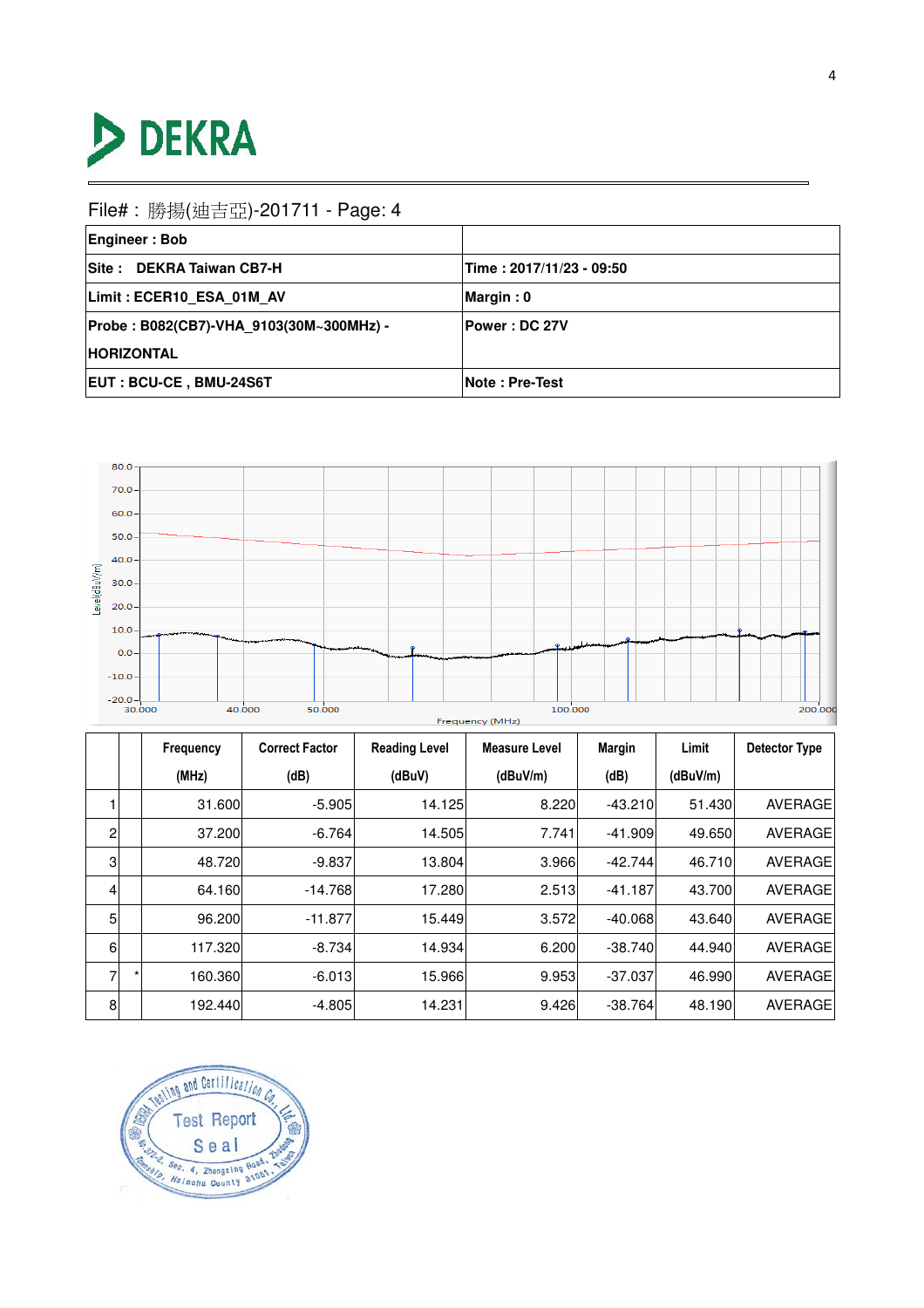

| <b>Engineer: Bob</b>                         |                          |
|----------------------------------------------|--------------------------|
| Site: DEKRA Taiwan CB7-H                     | Time: 2017/11/23 - 10:12 |
| Limit: ECER10 ESA 01M QP                     | Margin: 0                |
| Probe: B267(CB7) VUSLP 9111B(200M~1000MHz) - | <b>Power: DC 27V</b>     |
| <b>IVERTICAL</b>                             |                          |
| <b>EUT: BCU-CE, BMU-24S6T</b>                | <b>Note: Pre-Test</b>    |



|                | Frequency | <b>Correct Factor</b> | <b>Reading Level</b> | <b>Measure Level</b> | Margin    | Limit    | Detector Type     |
|----------------|-----------|-----------------------|----------------------|----------------------|-----------|----------|-------------------|
|                | (MHz)     | (dB)                  | (dBuV)               | (dBuV/m)             | (dB)      | (dBuV/m) |                   |
|                | 274.280   | $-6.843$              | 26.220               | 19.377               | $-41.143$ | 60.520   | <b>QUASIPEAK</b>  |
| $\overline{2}$ | 349.920   | $-4.814$              | 32.350               | 27.536               | $-34.584$ | 62.120   | <b>QUASIPEAK</b>  |
| 3 <sub>l</sub> | 508.880   | $-2.258$              | 26.910               | 24.652               | $-38.348$ | 63.000   | <b>QUASIPEAKI</b> |
| $\overline{4}$ | 607.760   | $-0.634$              | 20.590               | 19.957               | $-43.043$ | 63.000   | <b>QUASIPEAKI</b> |
| 5              | 773.520   | 0.690                 | 20.150               | 20.840               | $-42.160$ | 63.000   | <b>QUASIPEAKI</b> |
| 6              | 899.840   | 2.398                 | 21.320               | 23.718               | $-39.282$ | 63.000   | <b>QUASIPEAKI</b> |

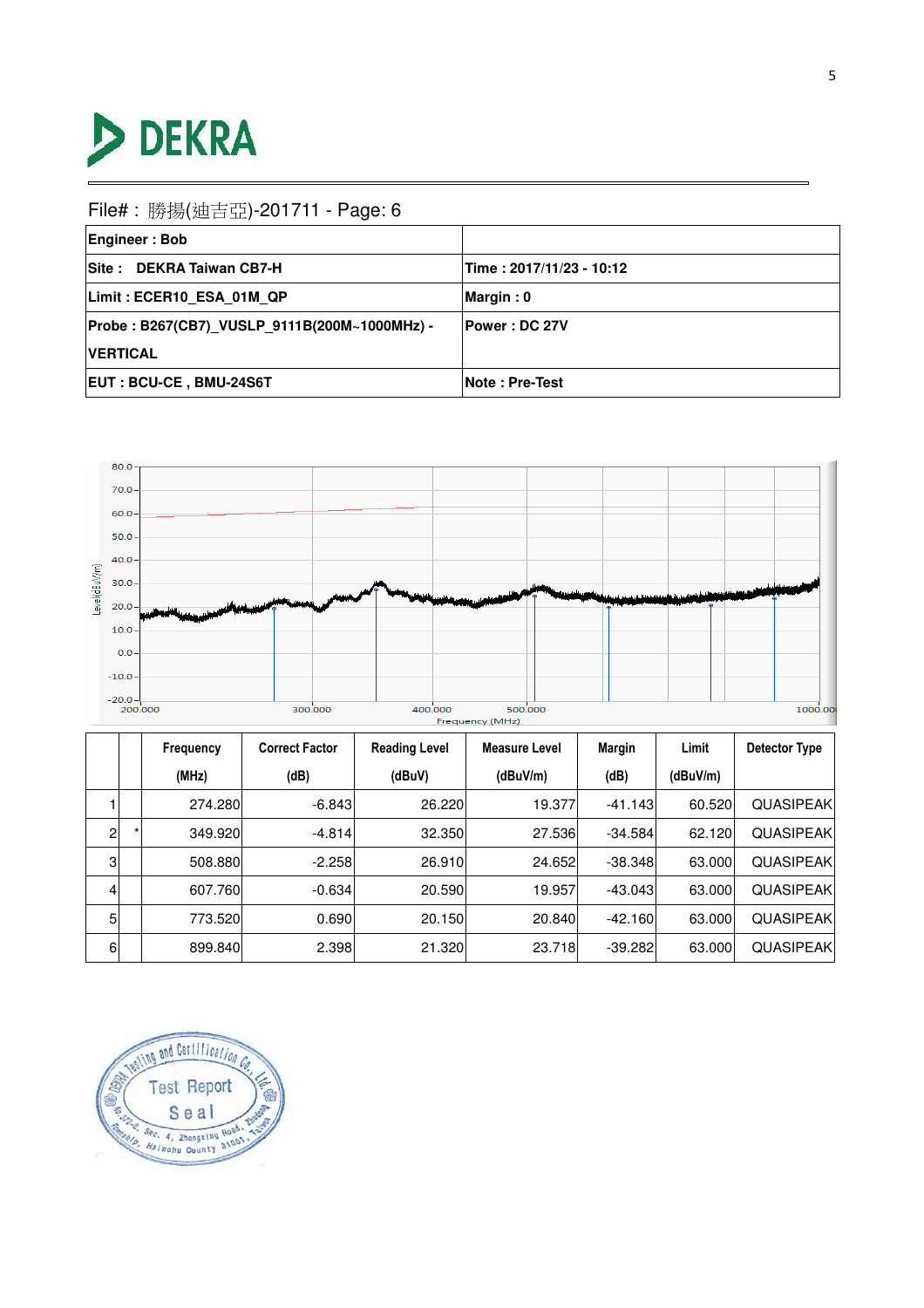

| <b>Engineer: Bob</b>                         |                          |
|----------------------------------------------|--------------------------|
| Site: DEKRA Taiwan CB7-H                     | Time: 2017/11/23 - 10:16 |
| Limit: ECER10 ESA 01M AV                     | Margin: 0                |
| Probe: B267(CB7) VUSLP 9111B(200M~1000MHz) - | <b>Power : DC 27V</b>    |
| <b>IVERTICAL</b>                             |                          |
| <b>EUT: BCU-CE, BMU-24S6T</b>                | <b>Note: Pre-Test</b>    |



|                | Frequency | <b>Correct Factor</b> | <b>Reading Level</b> | Measure Level | Margin    | Limit    | Detector Type |
|----------------|-----------|-----------------------|----------------------|---------------|-----------|----------|---------------|
|                | (MHz)     | (dB)                  | (dBuV)               | (dBuV/m)      | (dB)      | (dBuV/m) |               |
|                | 281.000   | $-6.630$              | 20.381               | 13.751        | $-36.929$ | 50.680   | AVERAGE       |
| $\overline{2}$ | 354.480   | $-4.751$              | 26.830               | 22.079        | $-30.131$ | 52.210   | AVERAGE       |
| 3              | 517.040   | $-2.229$              | 21.234               | 19.005l       | $-33.995$ | 53,000   | AVERAGE       |
| 4              | 562.920   | $-1.727$              | 16.938               | 15.210        | $-37.790$ | 53,000   | AVERAGE       |
| 5              | 801.880   | 1.034                 | 16.328               | 17.362        | $-35.638$ | 53,000   | AVERAGE       |
| 6              | 997.560   | 3.378                 | 18.202               | 21.580        | $-31.420$ | 53,000   | AVERAGE       |

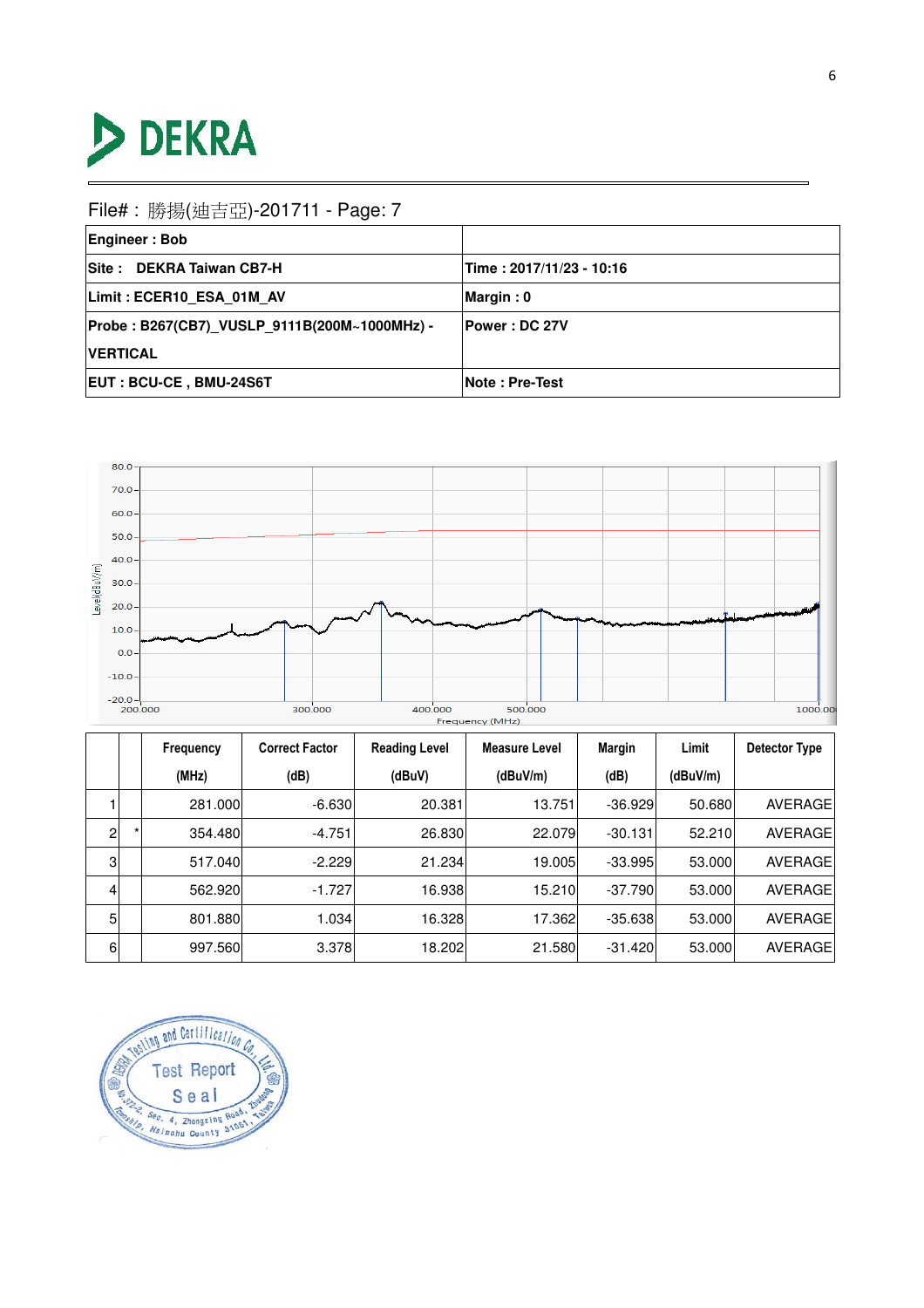

| <b>Engineer: Bob</b>                         |                          |  |  |
|----------------------------------------------|--------------------------|--|--|
| Site: DEKRA Taiwan CB7-H                     | Time: 2017/11/23 - 10:20 |  |  |
| Limit: ECER10 ESA 01M QP                     | Margin: 0                |  |  |
| Probe: B267(CB7) VUSLP 9111B(200M~1000MHz) - | <b>Power: DC 27V</b>     |  |  |
| <b>HORIZONTAL</b>                            |                          |  |  |
| <b>EUT: BCU-CE, BMU-24S6T</b>                | <b>Note: Pre-Test</b>    |  |  |



|                | Frequency | <b>Correct Factor</b> | <b>Reading Level</b> | <b>Measure Level</b> | Margin    | Limit    | Detector Type     |
|----------------|-----------|-----------------------|----------------------|----------------------|-----------|----------|-------------------|
|                | (MHz)     | (dB)                  | (dBuV)               | (dBuV/m)             | (dB)      | (dBuV/m) |                   |
|                | 294.960   | $-6.189$              | 20.770               | 14.581               | $-46.419$ | 61.000   | <b>QUASIPEAK</b>  |
| $\overline{2}$ | 376.960   | $-4.454$              | 28,900               | 24.446               | $-38.164$ | 62.610   | <b>QUASIPEAK</b>  |
| 3 <sub>l</sub> | 505.960   | $-2.268$              | 23,000               | 20.731               | $-42.269$ | 63.000   | <b>QUASIPEAKI</b> |
| $\overline{4}$ | 609.000   | $-0.634$              | 20.420               | 19.786               | $-43.214$ | 63.000   | <b>QUASIPEAKI</b> |
| 5              | 793.880   | 0.929                 | 19.090               | 20.018               | $-42.982$ | 63.000   | <b>QUASIPEAKI</b> |
| 6              | 985.120   | 3.215                 | 20.670               | 23.885               | $-39.115$ | 63.000   | <b>QUASIPEAKI</b> |